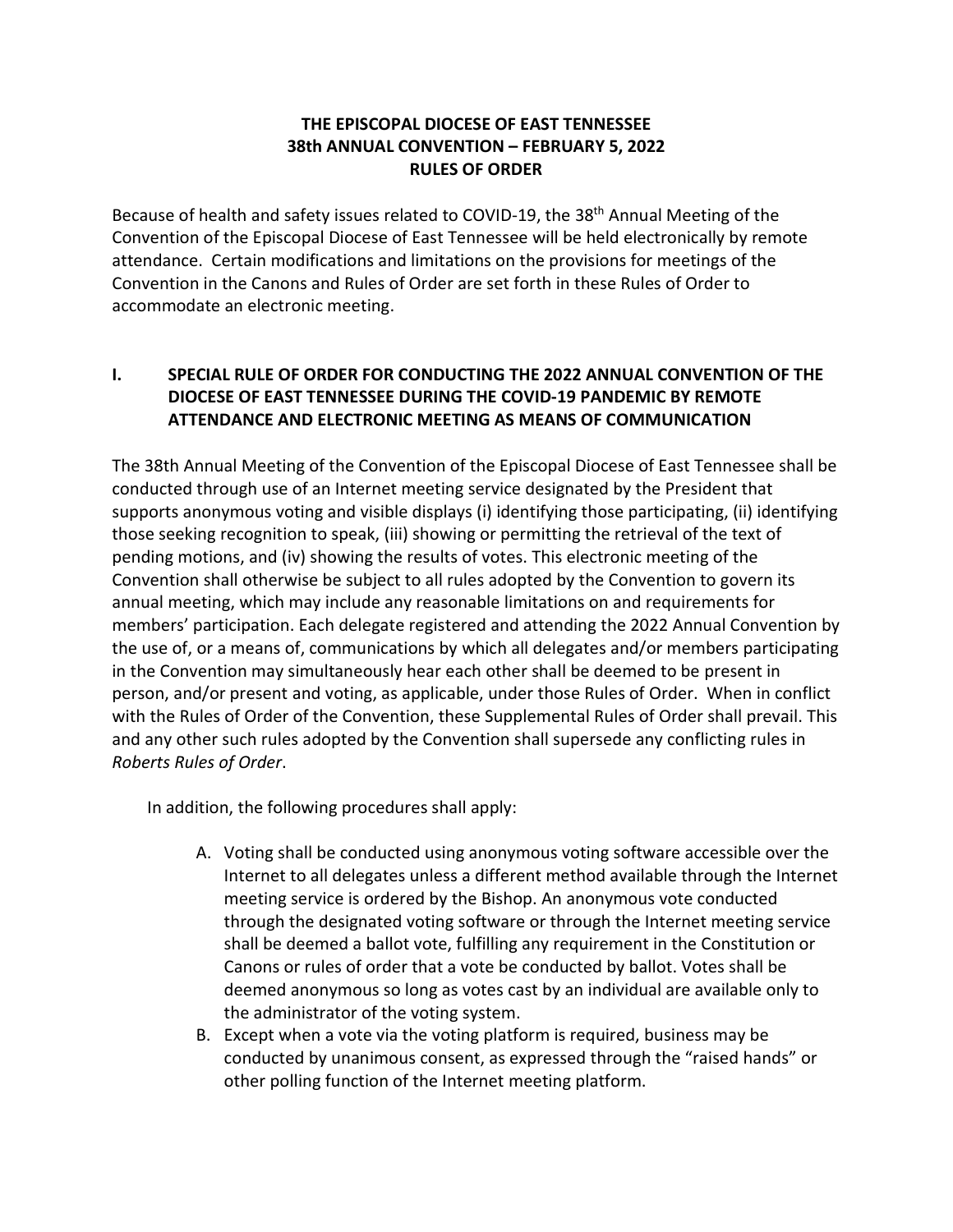- C. Delegates shall identify themselves as required to sign in to the Internet meeting service, and shall maintain at a minimum audio access throughout the meeting whenever present, though internet audio and video access is preferred. Delegates shall sign out upon any departure before adjournment.
- D. The presence of a quorum shall be established by the online list of participating delegates.
- E. Each delegate is responsible for access and quality of their audio and internet connections necessary to participate; no Convention action shall be invalidated on the grounds that a delegate's individual connection prevented participation in the meeting.
- F. The Bishop or his authorized designee may cause or direct the muting of a delegate's connection if it is causing undue interference with the meeting. The Bishop's decision to do so during the meeting shall be recorded in the minutes.
- G. In addition to display of pending business, motions or results of votes, video of the Bishop and any officer or delegate currently recognized to speak or report shall be displayed throughout the meeting, as well as such other video displays as the Bishop designates in his discretion.
- H. The procedure to be recognized for a motion, to seek the floor, to cast a vote, or for any other action by a delegate during the virtual meeting of Convention or at any pre-Convention meetings shall be governed by the provided instructions for using the features of the Internet meeting service to conduct business at the Annual Meeting of The Convention

# **II. ORDER OF BUSINESS**

• Rule 1.01: The Order of Business shall be specified and approved by the Convention

• Rule 1.02: During balloting, the Convention may take up business, which may be interrupted for the reports of tellers and additional ballots*.*

# **III. CONVENTION COMMITTEES**

• Rule 2.01: The Bishop shall appoint the following Convention Committees: On Credentials, On Elections (Ballots/Tellers), On General Resolutions

• Rule 2.02: The Bishop shall appoint the following committees as prescribed by the Canons or as otherwise required: On Constitution and Canons, The Church Pension Fund Committee (appointed annually)

• Rule 2.03: Such Committees as are instructed by the Bishop shall convene in advance of the opening of Convention to consider matters referred to them. Open hearings of said committees held prior to Convention shall be subject to prior notice for access and participation.

• Rule 2.04: Reports of all Committees shall be in writing. All reports recommending action by the Convention shall be accompanied by Resolutions for such action.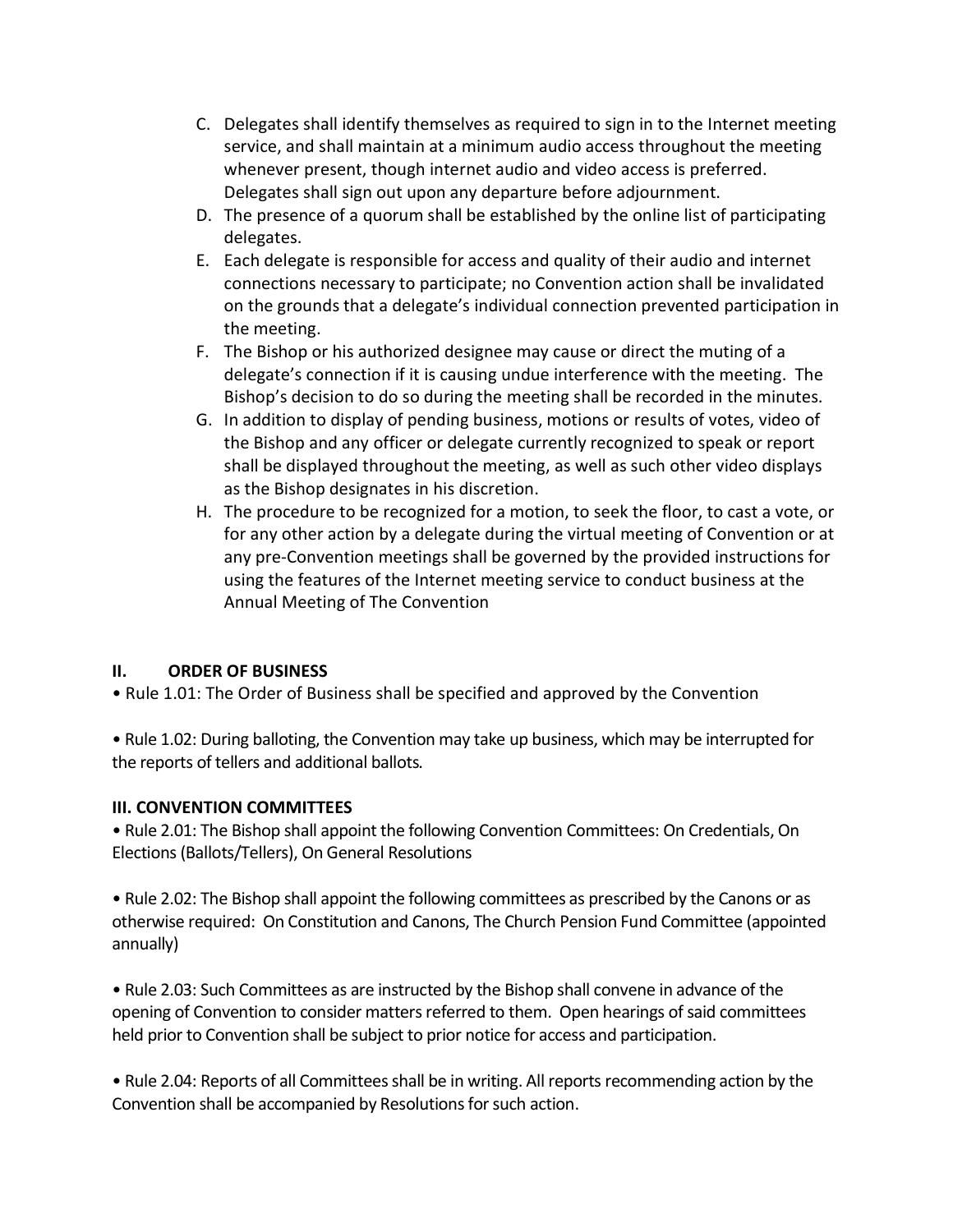## **IV. RESOLUTIONS**

• Rule 3.01: Resolutions are submitted as the Canons may prescribe.

• Rule 3.02: All Resolutions and amendments proposed thereto shall be in writing and shall contain the name, parish, and city of the proponent and meet the deadline as set forth in Title I, Canon 3, Sec. 10.

• Rule 3.03: The Bishop shall refer all Resolutions to appropriate Convention Committees for consideration, recommendation and report to the Convention, provided, however, upon a vote of two-thirds (2/3) of the delegates present, a Resolution may be considered immediately. Consistent with the provisions of Title II, Canon 7, Sec. 2, setting forth the responsibility of the Bishop and Council to exercise all powers of the Convention between meetings of the Convention other than certain enumerated powers, any resolution, other than Courtesy Resolutions, may, under the direction of the Bishop, be referred to Bishop and Council, which may take up the resolution for consideration in the interim following the 38<sup>th</sup> Annual Meeting or refer the matter for consideration at the 39<sup>th</sup> Annual Meeting of the Convention.

• Rule 3.04: Where two or more Resolutions deal basically with the same subject, they shall be referred to the same General Resolutions Committee. The Committee shall make every effort to consolidate them or otherwise assure their compatibility and should also make every effort to obtain the concurrence of the proponents concerned.

• Rule 3.05: Each Convention Committee to which a Resolution has been referred, after providing for an open hearing held remotely in the days leading up to the convention, shall consider the form and substance of the Resolution and in making its report shall recommend (a) for adoption, (b) for adoption with amendment, (c) for adoption of a substitute drafted by the Committee, (d) for rejection, or (e) for discharge from further consideration because the subject matter has been included in another Resolution. The Committee's recommendation to the Convention shall be in the form of a motion to adopt the Committee's recommendation. The Committee Chair or other representative shall state the reasons for the Committee's recommendation. Thereafter, the proponent of the original Resolution, which is the subject of the Committee's recommendation, shall be recognized first if the proponent so desires. Amendments may be offered, including an amendment to substitute the proponent's original Resolution for that recommended by the Committee.

## **V. MOTIONS IN ORDER OF PRECEDENCE**

• Rule 4.01: The following motions shall have priority in the order listed. The mover cannot interrupt a member who has the floor, must be recognized, and the motion must be seconded.

They are subject to the following further rules: (a) To Adjourn or to Recess

(1) Not debatable, if unqualified

(2) Not amendable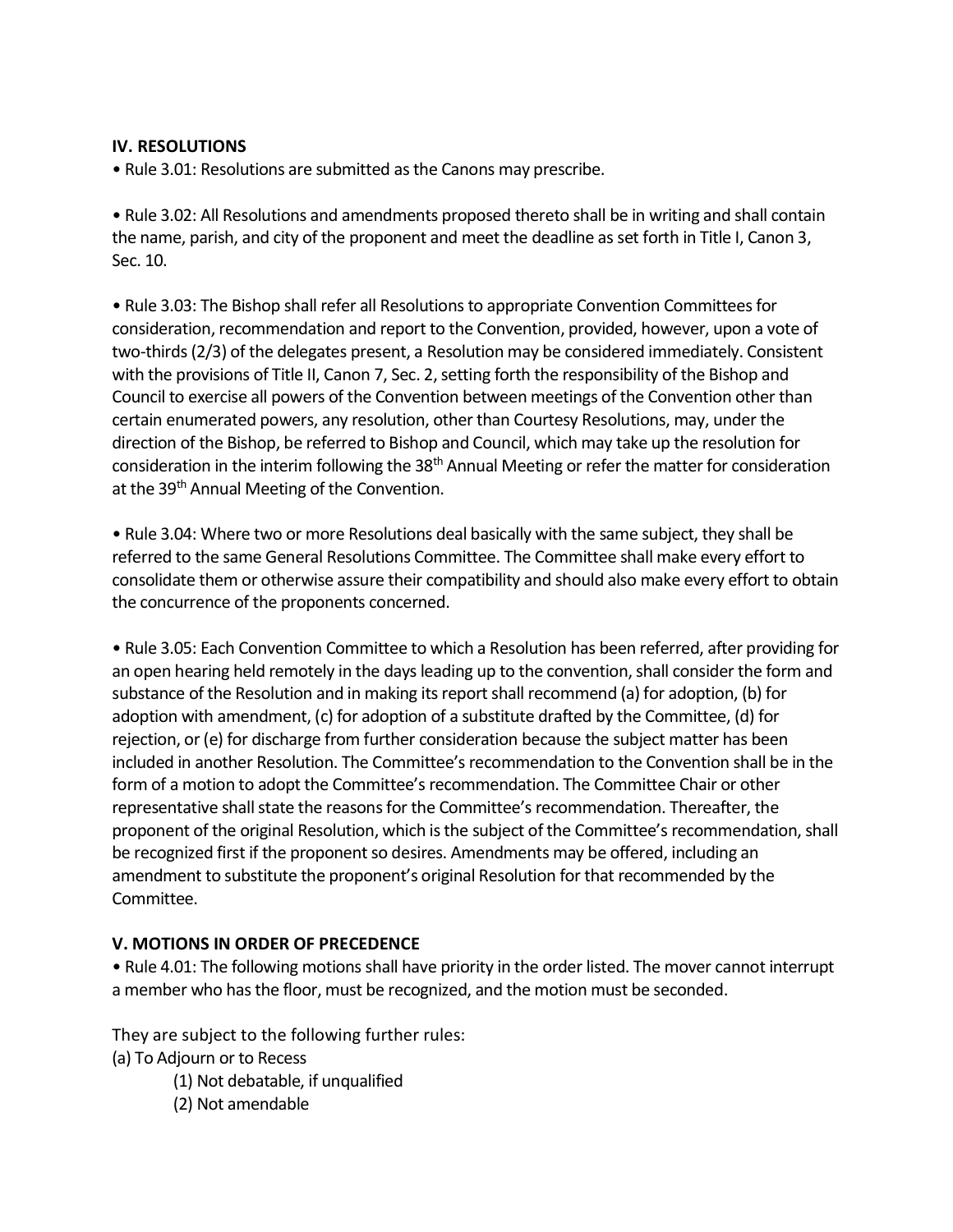(3) Cannot be laid on Table

(4) Majority vote

(5) The motion to adjourn shall always be in order except that it shall not be offered when another member has the floor

(b) To Adjourn to Time Certain

(1) Debatable, as to the time

- (2) Amendable, as to the time
- (3) Cannot be laid on table
- (c) To Lay on Table or To Table
	- (1) Not debatable
	- (2) Not amendable
	- (3) Cannot be laid on Table
	- (4) Majority vote

(d) To Vote Immediately or at Time Certain or to Extend Debate

- (1) Not debatable
- (2) Amendable, as to time, if a time specified
- (3) Cannot be laid on table
- (4) Two-thirds majority vote
- (e) To Postpone to Time Certain
	- (1) Debatable
	- (2) Amendable as to time
	- (3) May be laid on Table
	- (4) Majority vote
- (f) To Commit or recommit to any Committee
	- (1) Debatable, except as to a Convention Committee
	- (2) Amendable as to the Committee to which to be sent
	- (3) May be laid on Table
	- (4) Majority vote
- (g) To Amend or To Substitute

(1) Amendments and Substitutes are debatable only when Main Question is debatable (2) One Amendment may be made to each independent or separable portion of a

Resolution; and the right to amend extends only to one Amendment of that Amendment and to a Substitute and one Amendment thereto

(3) A Substitute and its Amendment may be laid on table, but cannot be otherwise voted on until original matter is perfected

(4) Majority vote

(5) Neither the Substitute nor its Amendment shall be voted on (except to lay on the table) until the original matter is perfected.

# **VI. MOTIONS WITHOUT ORDER OF PRECEDENCE**

• Rule 5.01: The following motions have no order or priority but are subject to the following rules:

(a) Appeal from Decision of Chair

(1) Debatable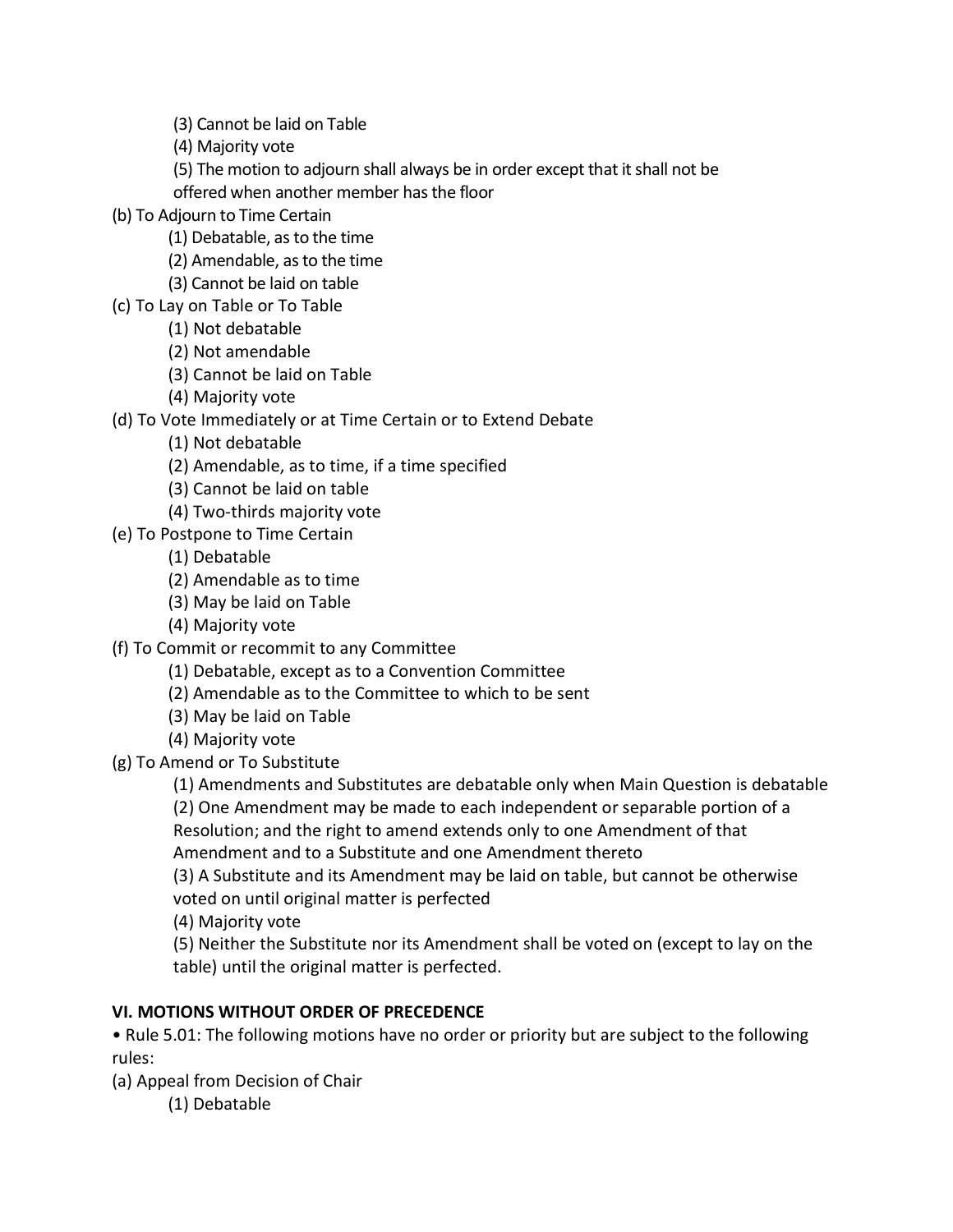(2) Not amendable

(3) May be laid on table

(4) Majority vote. A tie vote sustains Chair

(5) Must be made immediately after decision

(b) To Take from Table

(1) Not debatable

(2) Not amendable

(3) Cannot be laid on table

(4) Majority vote

(c) To Recall from Committee

(1) Debatable

(2) Amendable

(3) May be laid on table

(4) Two-thirds majority vote

(d) To Create Special Order of Day for a Particular Time

(1) Debatable

(2) Amendable as to time

(3) Cannot be laid on the table

(4) Two-thirds majority vote

(e) Call for the order of the Day

(1) Mover may interrupt a member who has the floor and is not required to be recognized or to have a second

(2) Not debatable

(3) Not amendable

(4) Cannot be laid on table

(5) No vote required, but two-thirds majority vote is necessary to suspend general or special order

(f) To Suspend the Rules or Take Up Business Out of Order

(1) Debatable

(2) Not amendable

(3) Cannot be laid on the table

(4) Two-thirds majority vote

(g) To Divide the Question

(1) Not debatable

(2) Can be amended

(3) Cannot be laid on the table

(4) Majority vote, if vote required

(5) May be made without being recognized and even though another member has the floor

(6) If the Question under debate contains several distinct propositions, which are independent of each other, at the request of any members the same shall be divided and a separate vote shall be taken but the motion to strike out and to insert shall be indivisible.

(7) The propositions relate to the same subject, and yet each part can stand alone,

they may be divided only a regular motion and vote.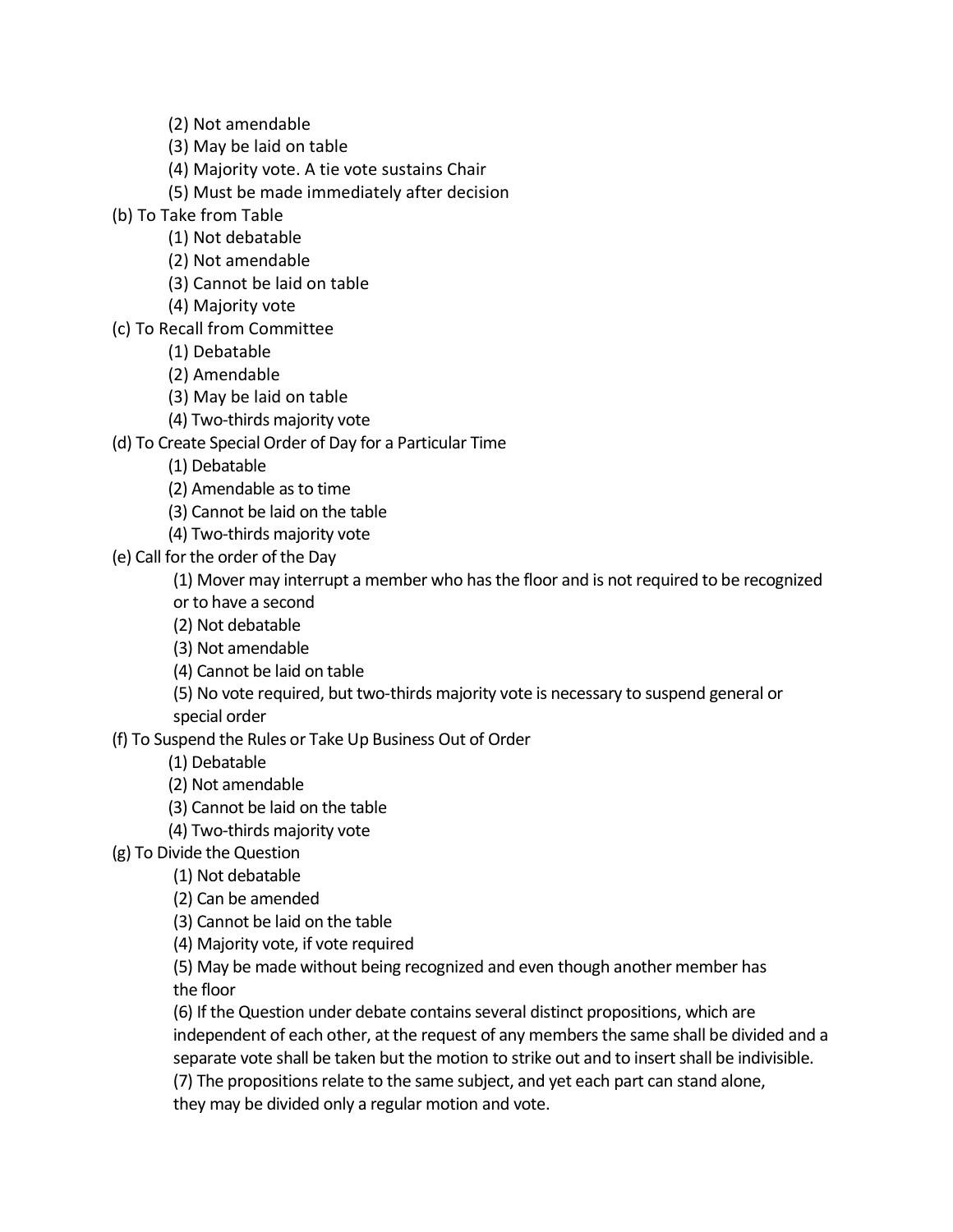#### **VII. RECONSIDERATION**

• Rule 6.01: Neither a Question once determined, nor one of like import, shall again be brought before the Convention, except on motion to reconsider made by one who voted in the majority and seconded by another who voted in the majority.

• Rule 6.02: Motions to reconsider are subject to the following further rules:

(1) Debatable when motion to be reconsidered is debatable

(2) Not amendable

(3) May be tabled

(4) Two-thirds majority vote

(5) No question can be twice considered unless it was materially amended after its first reconsideration

## **VIII. DECORUM AND DEBATE**

• Rule 7.01: No member shall be absent from the Convention unless leave has been given by the Chair, or because of inability to attend.

• Rule 7.02: No member shall address the Convention or make any motion until after recognition by the Bishop except to make a parliamentary inquiry, a point of order or a motion not requiring recognition.

• Rule 7.03: When any Delegate is about to speak, the Chair shall be addressed, the name, parish of the Delegate stated; such address shall be confined strictly to the point of debate

• Rule 7.04: Except by leave of the Convention, no Delegate shall speak more than twice in the same debate nor longer than five minutes at one time.

## **IX. VOTING**

• Rule 8.01: Nominations for Standing Committee, members of the Bishop and Council, Trustees of the University of the South, members of the Disciplinary Board and General Convention Deputies and Alternates, which are in writing and contain the nominee's name, parish, and city and not more than one hundred words of biographical information including past and present service of the nominee to the Church at all levels and received in the office of the Secretary thirty days prior to the opening of the Convention shall be included in the pre-convention delegate preparation materials. All nominations from the floor of convention must be delivered to the Secretary of convention no later than noon on the day before the Convention to allow time for proper preparation for digital voting. In addition to the information required listed above, all such nominations shall contain the name, parish, and the city of the nominator who shall obtain the nominee's consent and willingness to serve prior to submitting nomination. Incomplete nominations will not be accepted. Any required information that cannot be verified prior to noon on February 4, 2022 will result in the nomination being disqualified. Verified, written nominations shall be posted at the Convention. Nominations may be made only by the Bishops of this Diocese, Clerical and Lay Delegates, Vestries, and any other person authorized by Canon.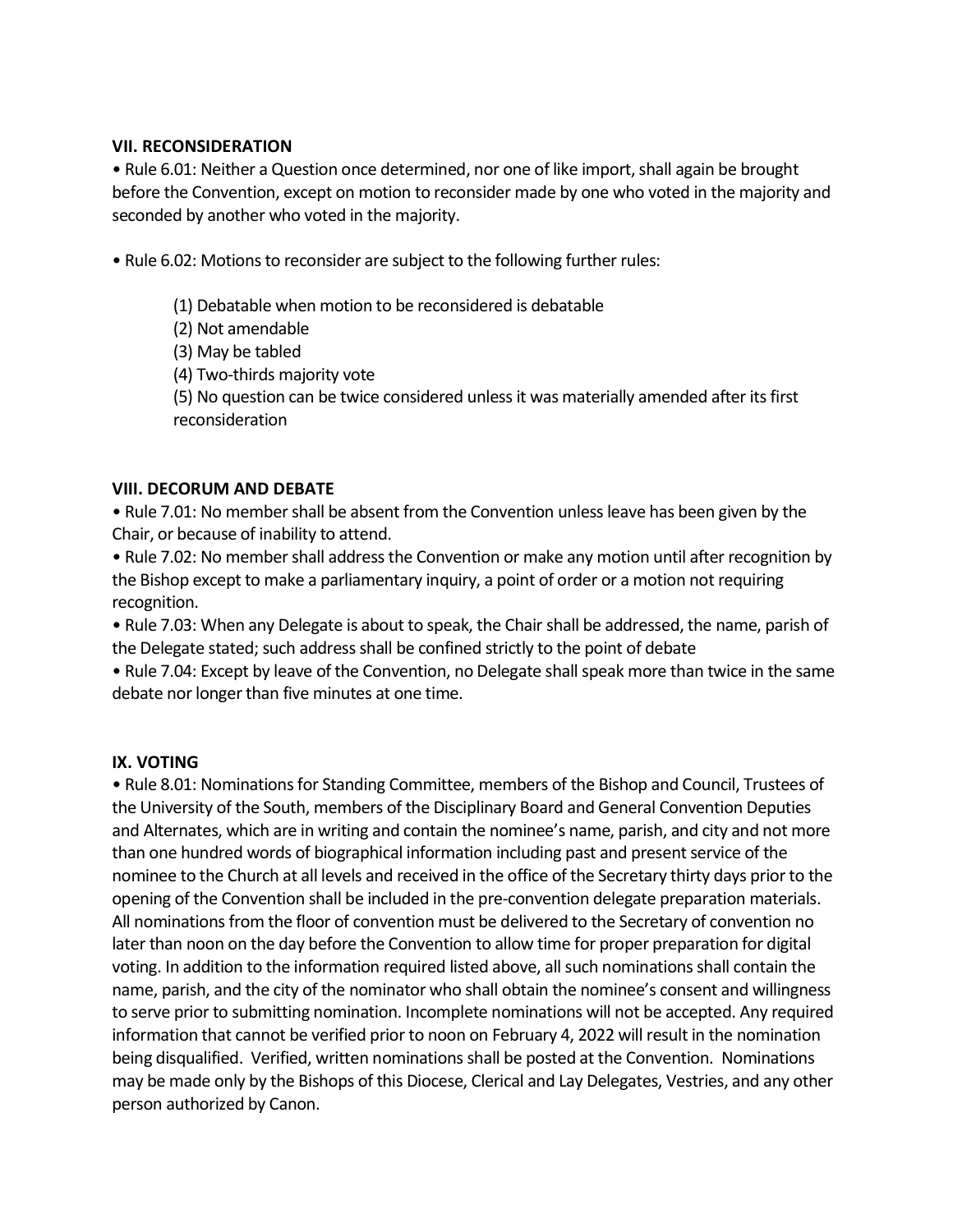• Rule 8.02: Balloting for the offices set forth in 8.01 may be conducted using a virtual, electronic, internet or other online voting system or computer application approved by the Bishop with the approval of the Secretary and the Committee on Elections, or their designee. Within the Bishop's discretion, appropriate accommodation or provisions shall be made for assisting delegates without access to the balloting system, or that require technical assistance in voting. Votes/ballots cast using the virtual balloting system shall be deemed the equivalent of physical ballots or votes cast in person for all purposes hereunder. In the event of a technical failure of the digital voting system, the Bishop may direct the Secretary and the Committee on Elections to conduct a full ballot by mail in the weeks immediately following convention.

• Rule 8.03: In elections of Deputies to the General Convention and of Members of the Bishop and Council, a majority of the votes cast shall be necessary to election. In all other elections, including that of Alternate Deputies to the General Convention, a plurality shall suffice. If the Convention shall take up other business while ballots are being counted such business may be interrupted for the report of tellers and additional ballots. If all the Deputies to the General Convention are not elected on the first ballot, the remainder are to be elected from the remaining nominees by majority on the second ballot, and if all are not elected on the second ballot, the remainder are to be elected from the remaining nominees by plurality on the third ballot. The sequence of alternates is determined on the final ballot taken.

• Rule 8.04: Unless otherwise expressly provided any rules requiring a two-thirds majority shall be construed to mean the affirmative vote to two-thirds of the Delegates present and voting.

• Rule 8.05: Ballots with more or less votes than there are positions to be filled shall be declared invalid.

#### **X. COMMITTEE OF THE WHOLE**

• Rule 9.01: Whenever so ordered by a vote of a majority of the members present, the Convention may go into Committee of the Whole for the consideration of any matter.

#### **XI. UNANIMOUS CONSENT**

• Rule 10.01: By unanimous consent, any action may be taken that is not in contravention of any provision of the Constitution or the Canons.

#### **XII. GENERAL REGULATIONS**

• Rule 11.01: All materials distributed during the convention must have the express permission of the Bishop or otherwise be ordered by the majority vote of convention. No books, pamphlets or other printed matter may be distributed on the floor of Convention, or be placed on the seats or desks of the Delegates, likewise no digital materials may be shared via email or by the digital platform during the convention; but this prohibition shall not apply to Resolutions, reports, and other documents prepared or distributed by the Secretary or to ballots for elections.

## **XIII. ROBERT'S RULES OF ORDER**